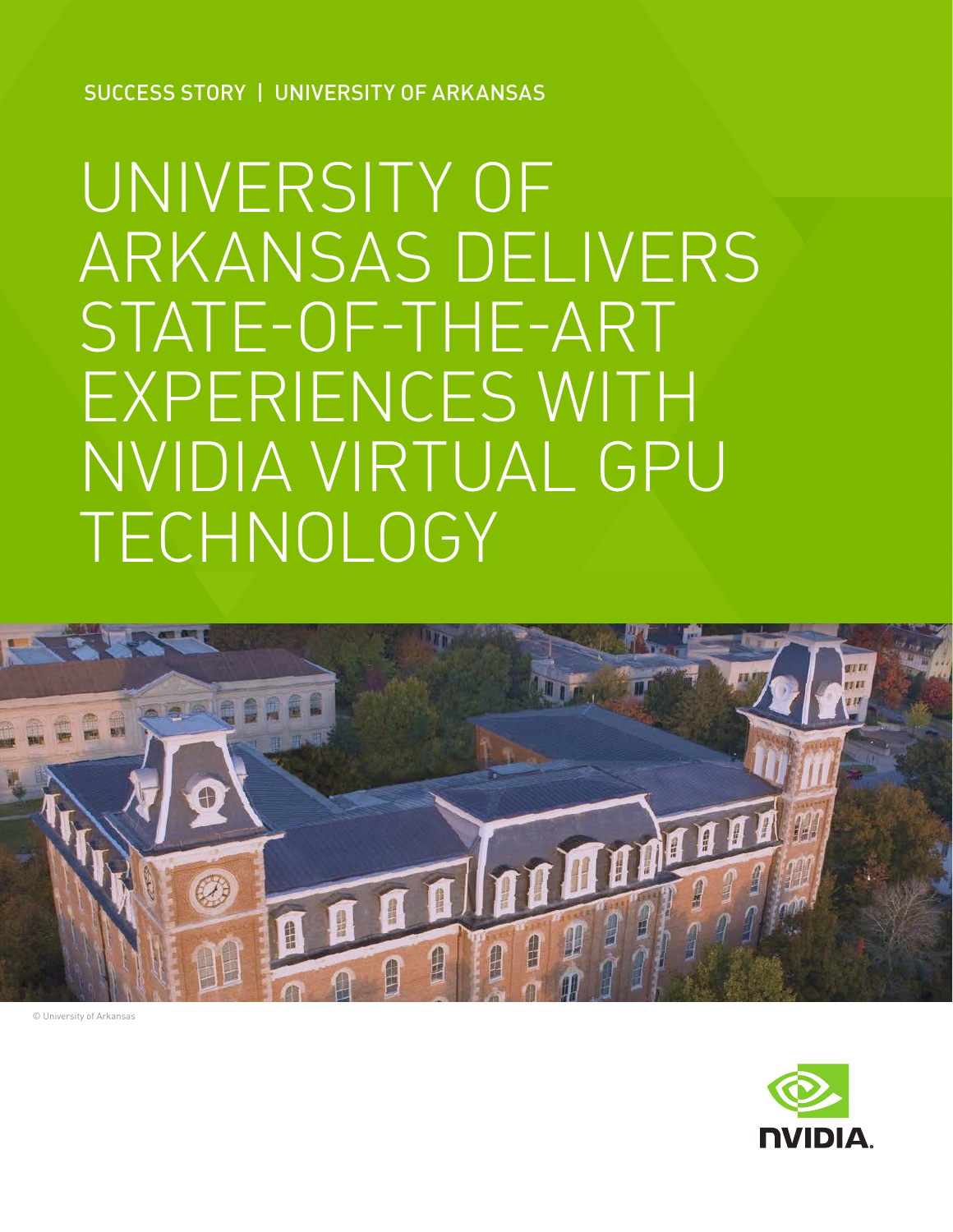## WITH A GRAPHICS-ACCELERATED VDI ENVIRONMENT, STUDENTS CAN ACCESS ALL THEIR APPLICATIONS— ANYTIME, ANYWHERE, FROM ANY DEVICE.



© University of Arkansas

#### **REASONS FOR NVIDIA VIRTUAL GPU TECHNOLOGY**

- > Improve students' access to lab applications regardless of location or device
- > Provide desktop-like performance on any type of device, even on low-cost PCs like Chromebooks and tablets
- > Lower latency when working with graphics-intensive applications and streaming video
- > Streamline maintenance of end points across the university

Founded in 1871 as a land-grant institution, the University of Arkansas is the flagship of the University of Arkansas System. The university has 10 colleges and schools offering more than 210 programs for its 27,000 students, who represent all 50 states and more than 120 countries. The University of Arkansas is consistently ranked among the nation's top public research universities and best values in education. It's known for its "students first" philosophy, and it works hard to ensure a low student-to-faculty ratio that promotes personal attention and mentoring opportunities. The Carnegie Foundation classifies the university as having "the highest possible level of research," placing it among the top 2 percent of colleges and universities nationwide.

#### CUSTOMER PROFILE



**Organization**  University of Arkansas

**Industry**  Education **Location** Fayetteville, AR **Founded** 1871

**Size** 27,000 students

**Website**  uark.edu

SUCCESS STORY | UNIVERSITY OF ARKANSAS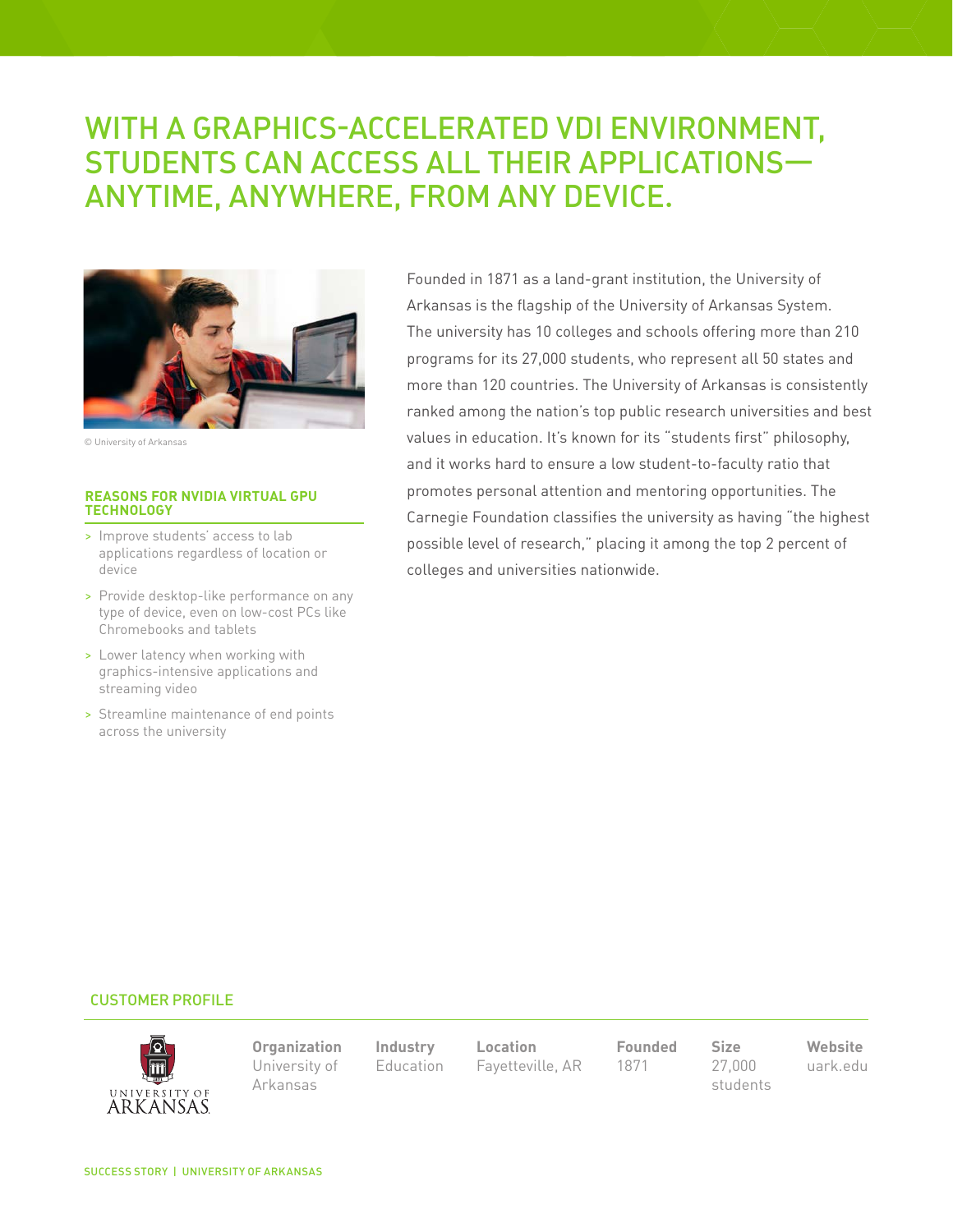

© University of Arkansas

#### **SUMMARY**

- > The University of Arkansas is ranked among the nation's top public research universities, with 27,000 students attending its 10 colleges and schools.
- > With a bring-your-own-device (BYOD) policy, the university wanted to provide its students with access to graphicsintensive engineering and design applications, anywhere, anytime, on any device.
- > The central IT organization also wanted to lighten the maintenance workload of the colleges' smaller IT groups, allowing them to focus on higher-value projects.
- > The university rolled out a new graphics-accelerated VDI environment leveraging NVIDIA Quadro**®** Virtual Data Center Workstation (Quadro vDWS) and NVIDIA GRID**®** to provide access to powerful lab applications and a desktoplike user experience for its students.

## CHALLENGE

The University of Arkansas, with its 10 colleges and schools serving 27,000 students, is committed to putting its students first. As such, when the university recently brought on a new chief information officer (CIO), he mandated that the university's IT organization reevaluate how it approached the students' technology needs. The university allows students to use their own devices, but some classes required that students use certain applications located in a specific lab in a specific building, which was sometimes only accessible at a specific time. As Stephen Herzig, the university's director of enterprise systems explained, "This was problematic for some students, particularly for nontraditional students who lived off campus." Herzig and his team knew that implementing a virtual desktop infrastructure (VDI) environment could help solve the problem of accessing these applications anywhere at any time.

In addition, the university has a central IT organization that manages the enterprise-level infrastructure and applications, but each of the 10 colleges also has a "distributed IT organization" that manages its custom applications and infrastructure. These smaller IT groups were spending a significant amount of their time managing end points, whether it was a desktop, a laptop, or the lab. Herzig recognized that reducing the maintenance work would free up time and resources for these IT groups to engage in highvalue projects for their organizations.

Similarly, the university's staff and faculty each have end points on their desks that require routine maintenance and upgrading. Herzig and his team realized that, if the central IT organization could streamline maintenance through a virtualized environment, they could deliver better service to faculty and staff across campus.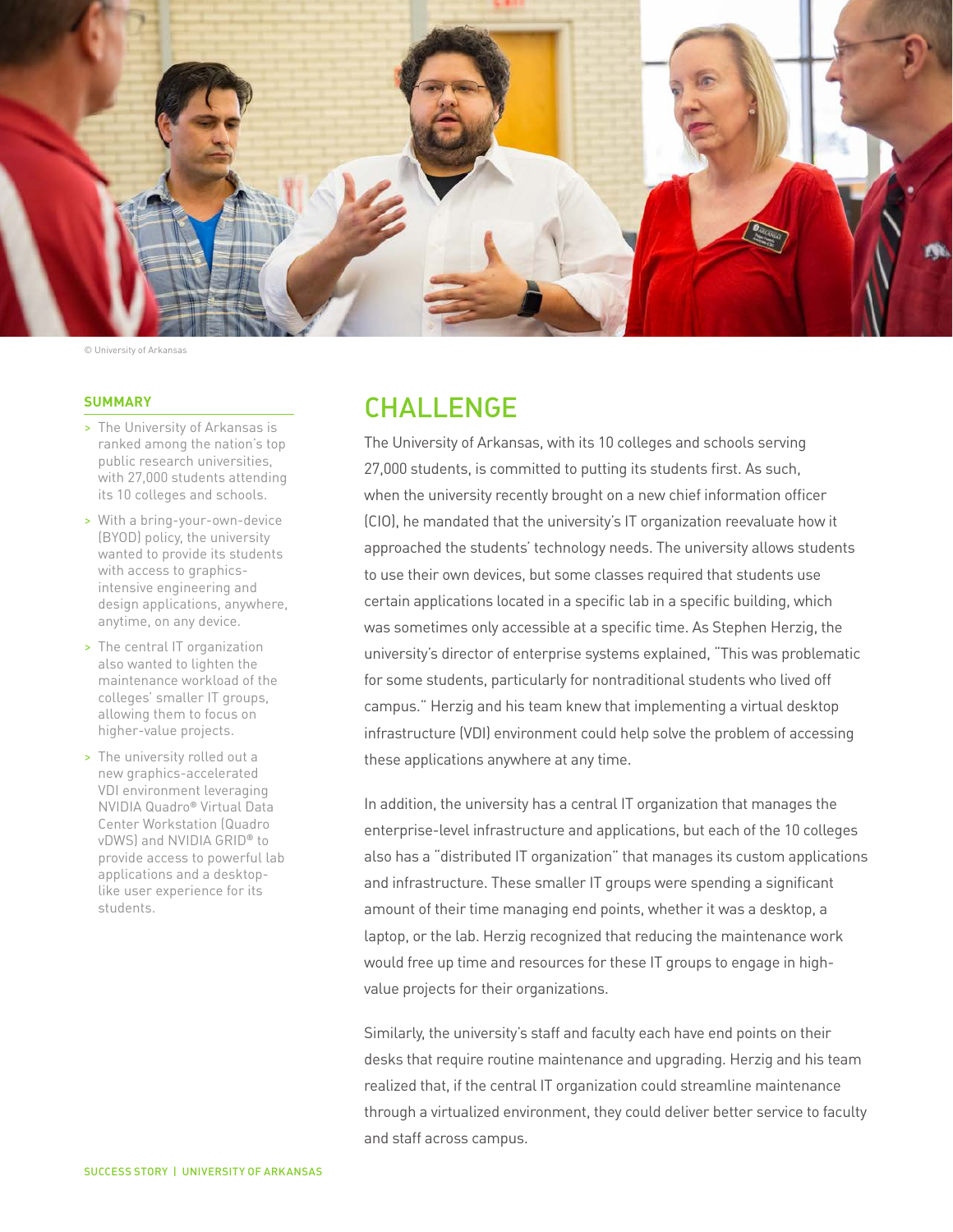#### **SOFTWARE**

**Graphics Acceleration:** NVIDIA Quadro vDWS, NVIDIA GRID Virtual PC (GRID vPC) and GRID Virtual Apps (GRID vApps)

**Hypervisor:** VMware View on vSphere

#### **HARDWARE**

**GPU:** NVIDIA® Tesla® M10 **Server:** Dell R730

"GPU acceleration is critical to us. We could not deliver the kind of quality services we need on campus without it."

Steve Herzig Director of Enterprise Systems, The University of Arkansas

Finally, Windows 10 is being rolled out campus wide. The graphics-intensive nature of the operating system combined with the graphics requirements of powerful CAD, design, and animation applications in the labs, such as Autodesk, Rhino, Maya, and Adobe Creative Suite, posed a daunting challenge. The team knew that a GPU-accelerated VDI environment would be the only way to provide anytime-anywhere access to any application that a student, faculty, or staff member could possibly need.

## **SOLUTION**

Jon Kelley, associate director of enterprise innovation within the enterprise systems organization, led the architecture and development of the VDI solution for the campus. When Kelley and his team started building the university's VDI environment, they focused on optimizing Windows 10 with NVIDIA GPUs in mind from the very beginning. They purchased the NVIDIA Quadro vDWS for Education license, which provided access to GRID vPC and GRID vApps for the Windows 10 virtualized environment, and Quadro vDWS to virtualize the graphics-intensive CAD and design applications in the labs.

Working against an aggressive timeline, the team targeted three generalaccess computer labs for the initial rollout. While Kelley's team built the backend infrastructure, a support team and communications team vetted the changes required to transform the existing lab environment to the graphics-accelerated VDI lab. The teams worked through usability scenarios and conducted end-user testing, providing feedback to Kelley's team and fine-tuning the VDI settings. In a matter of 36 hours over spring break, the team rolled out 300 machines and the VDI lab went live.

Since that time, Kelley's team has continually improved the university's VDI environment to make it highly available and enterprise ready. And there's been an overwhelming demand to roll out VDI to additional labs across campus. The university currently has a 90 percent conversion rate of their labs. Out of 800 lab machines that existed, only 75 are left. The printer has become the loudest thing in the lab, and the lab is no longer hot. Herzig estimates that, within a year of the initial rollout, Kelley's team will have converted 100 percent of the labs to VDI. Their current cluster supports approximately 1,400, with peak concurrent usage ranging from 600 to 700.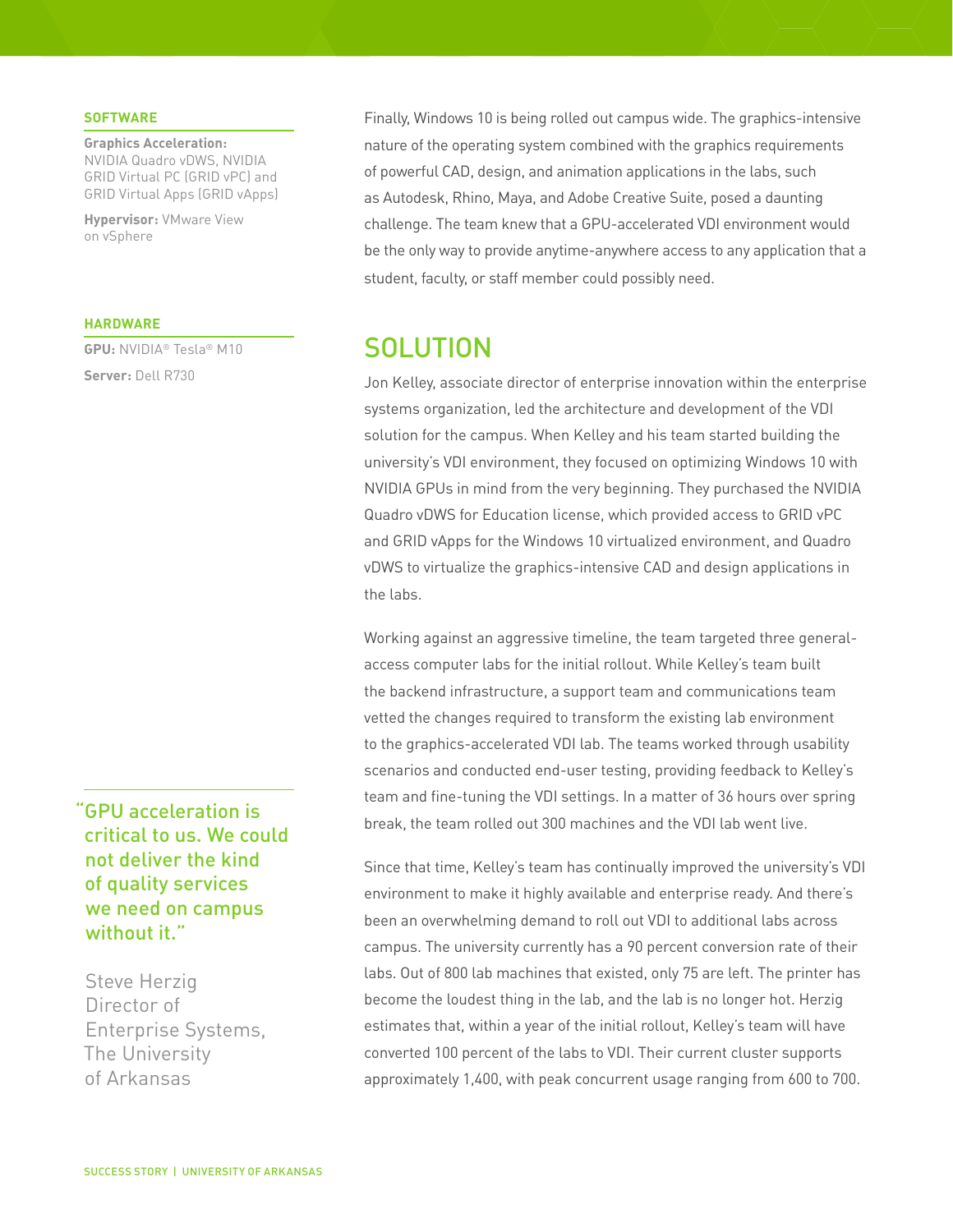The increased use of video and multimedia across the university has benefited from GPU acceleration. The university enhances digital learning with interactive videos and even enables students to take tests online on their own devices, securely at home with ProctorU. Students also often create video presentations using Camtasia Studio. Even university staff uses video and multimedia in their day-to-day work. For example, the communications team performs a lot of video rendering. Because of the offloading of tasks from the CPU to the GPU, NVIDIA virtual GPU (vGPU) enables a much better experience. The rendering that once took more than 30 hours can now be done in three.

Beyond the labs, the university has expanded the use cases for virtualization: Their police department is using VDI to access important security resources used daily on campus as well as at large sporting events. They're also in a pilot using VMware Workspace ONE to deliver remote applications in their apps portal to approximately 5,000 students—making highly sought-after applications even more accessible to students.

In particular, the GPU-accelerated VDI for the university's game design lab was a game changer for its students. As part of the coursework, students design immersive learning experiences using 3D graphics software such as Maya and Unity. Previously, in order to play the games that they developed, students would need a high-end PC. Explained Kelley, "The gaming experience would vary wildly. Some students would try to play with older laptops and would have an awful experience. Now, with the ability to deliver the gaming applications on VDI, students can play the games on a Chromebook and have the same experience as a high-end PC."

## RESULTS

By offering a GPU-accelerated VDI environment for its students, the University of Arkansas is leading the way in democratizing access to essential educational resources. "No matter what device students using application delivery bring to school," said Herzig, "they now have access to a Windows environment with GPUs in it. It levels the playing field—and it's critical for those students who may be the first in their families to go to college and don't come to school with many resources. Now when they go home on break, they can access all the same resources as if they were on campus."



© University of Arkansas

"No matter what device our students using application delivery bring to school, now they have access to a Windows environment with GPUs in it. It levels the playing field."

Stephen Herzig Director of Enterprise Systems, The University of Arkansas